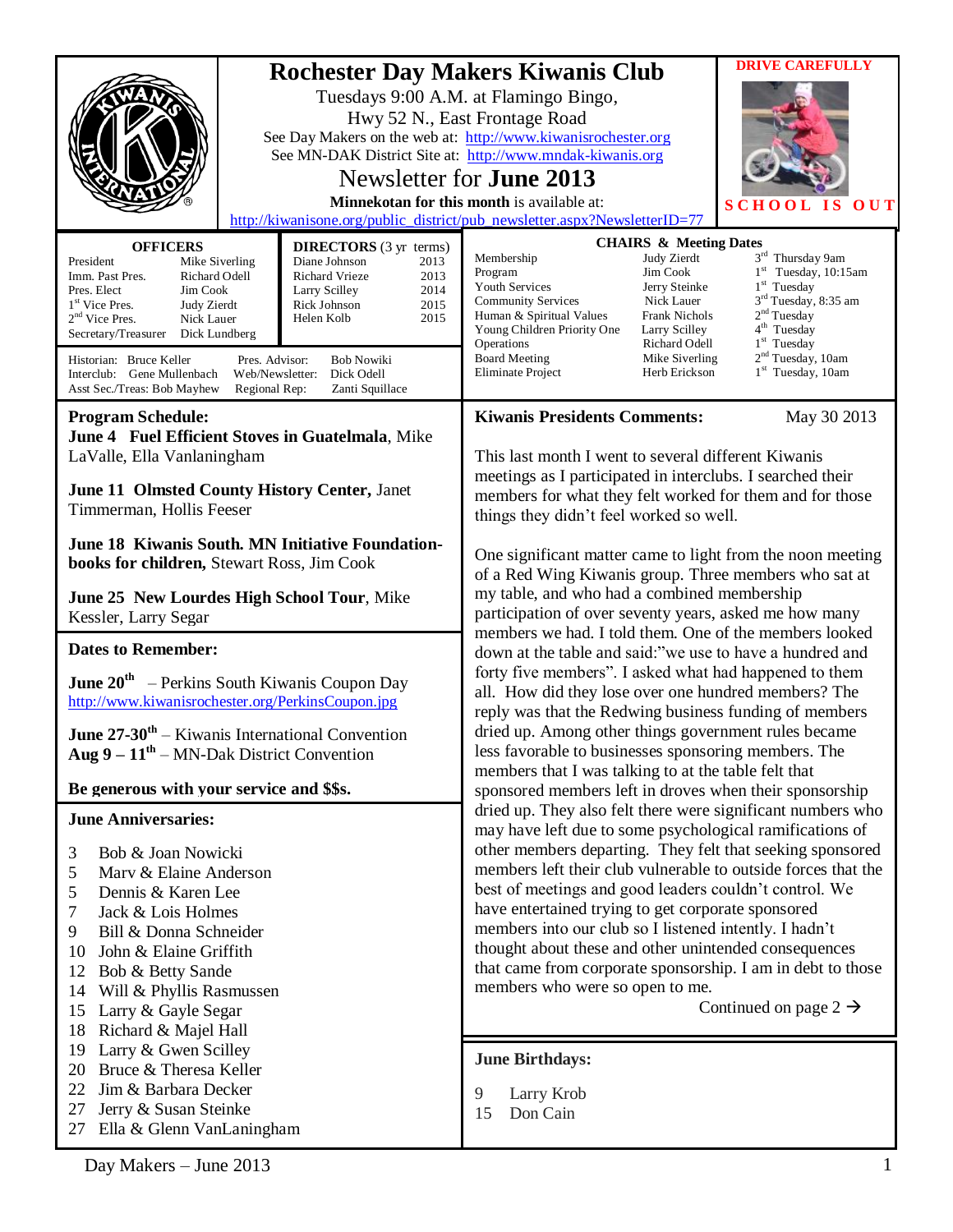#### **Secretary/Treasurer's Report – May 2013**

| <b>Bank Balance 4/30/13:</b>   |               | \$7,816.42    |
|--------------------------------|---------------|---------------|
| <b>Administrative Account:</b> |               | \$10,501.32   |
| Service Account:               |               | $$ -3,967.84$ |
| Hockey/YCPO:                   | $\mathcal{S}$ | 613.94        |
| <b>Bike Repair:</b>            | $\mathcal{S}$ | 216.10        |
| <b>K-Family Funds</b>          | \$.           | 452.90        |

**Day Makers on leave:** Don Cain, Jerene Jones Erickson, Joann Markee

**April Service Hour Statistics:** 957 hours by 54 members, 61% Participation.

## **May 14 Board Meeting Summary:**

The board discussed the financial status of the recent Hockey Festival. The future of the Hockey Festival is unclear. Our club has not received its funding from the 2012 Hockey Festival.

The board discussed new fundraising ideas to compensate for the decreased income from the Annual Hockey Festival. Each committee was asked to develop some ideas and report back to the board. The Membership Committee has proposed a fundraiser at Bakers Square Restaurant, and is working on making this happen in the near future. The idea of a club rummage sale was discussed.

The MN/Dak District Convention will be held on August 9-11 in Aberdeen SD. The board will select our three delegates from those members planning to attend at a future board meeting.

Herb Erickson has decided to step down from his position as District Eliminate Coordinator, and our clubs Eliminate Chair. He stated that he has not had much cooperation from the club in his fund raising efforts.

A question was raised on the 100% Eliminate Participation Award. What are the requirements, and how to apply?

Continued Next Column  $\rightarrow$ 

**Kiwanis Mission Statement:**

**Kiwanis is a global organization of volunteers dedicated to changing the world one child and one community at a time.**

## **Sec/Treasureer's Report:** continued

Three Century Key Club Members will be attending the Key Club International Convention this summer. The board approved funding one-third (\$1,260) of the three Key Club members cost of attending. The Rochester Sunrisers will be asked to contribute half (\$630).

Cheryl Moertel is stepping down as Century Key Club Faculty Advisor. Jack Zierdt and other club members will meet with the Century HS principal to discuss future plans. We need to recognize Cheryl for her eight years as advisor.

Sue Thalacker, K-Kids Faculty Advisor at Riverside Central is retiring, and will need a replacement.

# **COMMITTEE REPORTS**

Time ran out – The board did not get to Committee Reports.

# *Richard Lundberg*, Secy/Treasurer

**President's Corner:** (continued from page 1)

I came back from Red Wing feeling that we've got a very good club that is doing a lot of things very right. We've made some changes that seem to be "at least as good" and maybe an improvement over our old ways of operating. But! I may have just witnessed a caution sign. As we evolve, we owe it to ourselves to be cautious in our changes and be aware that we need to make ourselves sensitive to possible unintended consequences as we have done on the clipboard matter. Making the clipboard matter an experiment so that we could watch the results – both intended and unintended - was a very good move.

## *Mike Siverling,* President

## **Kiwanis International Convention:**

Still time to register for the most beautiful convention location ever….. Vancouver, BC Canada. Prime time of the year, June  $27<sup>th</sup>$  thru  $30<sup>th</sup>$ . See the great Northwest and Yellowstone or Banff parks. Register at the site below: [http://sites.kiwanis.org/Kiwanis/en/vancouver](http://sites.kiwanis.org/Kiwanis/en/vancouver-convention/home.aspx)[convention/home.aspx](http://sites.kiwanis.org/Kiwanis/en/vancouver-convention/home.aspx)

This will be our "lowest cost" international convention for several years …as next year the KI Convention is in Tokyo, Japan.

 *Dick Odell*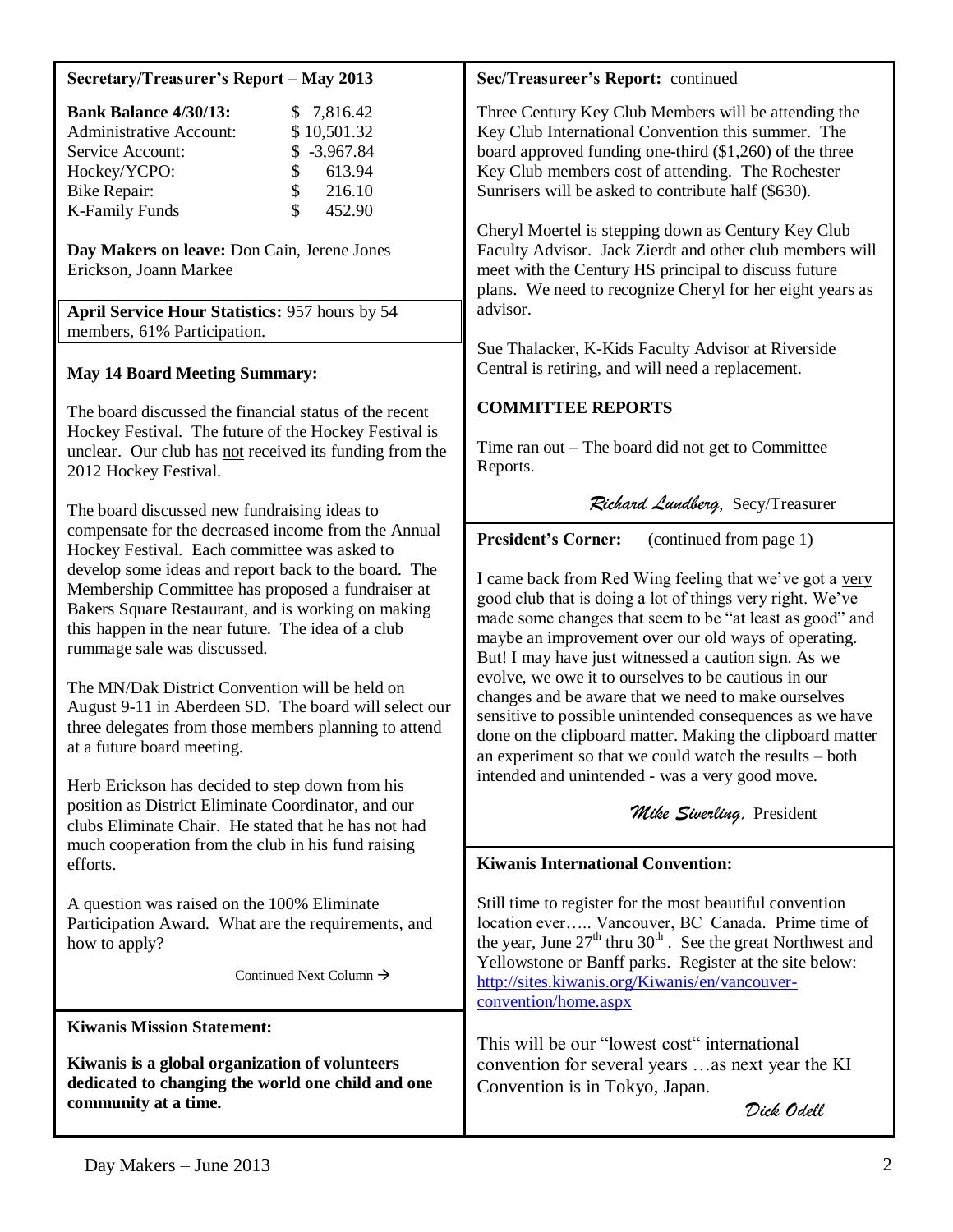## **Distinguished Club 2011-2012:**

Late last month Denis Cornell made a surprise visit to the Day Makers, where he presented our club with the MN-Dak District "Distinguished Club" Award for 2011- 2012 Kiwanis year.

This was the  $18<sup>th</sup>$  straight year of our club being recognized at this level of accomplishment. Congratulations are due to all Day Makers who actively participated in helping the club meet these demanding objectives of service, giving and membership growth.

And as Denis Cornell has said, "Let them know us by our service." And with 10,000+ hours of service, our club is noticed in our local community and at the district level. Denis also allowed me as president during the year to personally recognize 5 other club members who were especially helpful in our club being selected as a Distinguished Club.

Those members I recognized were – Helen Kolb, Ella Vanlaningham, Jack Zierdt, Diane Johnson, and Richard Lundberg.



Again, congratulations to all Day Makers for making my year as president such a productive and successful Kiwanis year. Thank you all.

*Richard Odell*

**Eliminate Worldwide Report Date:** May 23rd

See the latest stats and find fresh information about our progress on May 23, 2013, during the third Worldwide Report Day. Districts will call in to report their fundraising progress and share goals with Campaign Chairman Randy DeLay.

See web page below for status on May  $23<sup>rd</sup>$  and sample press release form for local distribution. [http://sites.kiwanis.org/Kiwanis/en/theELIMINATEproj](http://sites.kiwanis.org/Kiwanis/en/theELIMINATEproject/Progress/WorldwideReportDay.aspx) [ect/Progress/WorldwideReportDay.aspx](http://sites.kiwanis.org/Kiwanis/en/theELIMINATEproject/Progress/WorldwideReportDay.aspx)



*Richard Odell*

## **Relay for Life:**

The Relay for Life was done to raise money for cancer. Time was 4pm to midnight. Hundreds of people walked the track at JM Stadium all night. We all took turns walking. Diane had her "ducks in a row." **Builders Club**

JM Key Club was the sponsor. The Century Key Club with assistance by the Builders Club helped raise money by having a duck pond and a cookie walk. There was entertainment, food stands, face painting, silent auction. **Key Club and Builders Club**



*Helen Kolb*

## **MN-Dak District News:**

96th Annual Minnesota-Dakotas District Kiwanis Convention, August 9-11, 2013, Aberdeen, South Dakota

Click here for more info and reservations for the best convention ever: [http://www.mndak](http://www.mndak-kiwanis.org/public_district/pub_Content.aspx?PageID=100)[kiwanis.org/public\\_district/pub\\_Content.aspx?PageID=1](http://www.mndak-kiwanis.org/public_district/pub_Content.aspx?PageID=100)

[00](http://www.mndak-kiwanis.org/public_district/pub_Content.aspx?PageID=100)

*Richard Odell*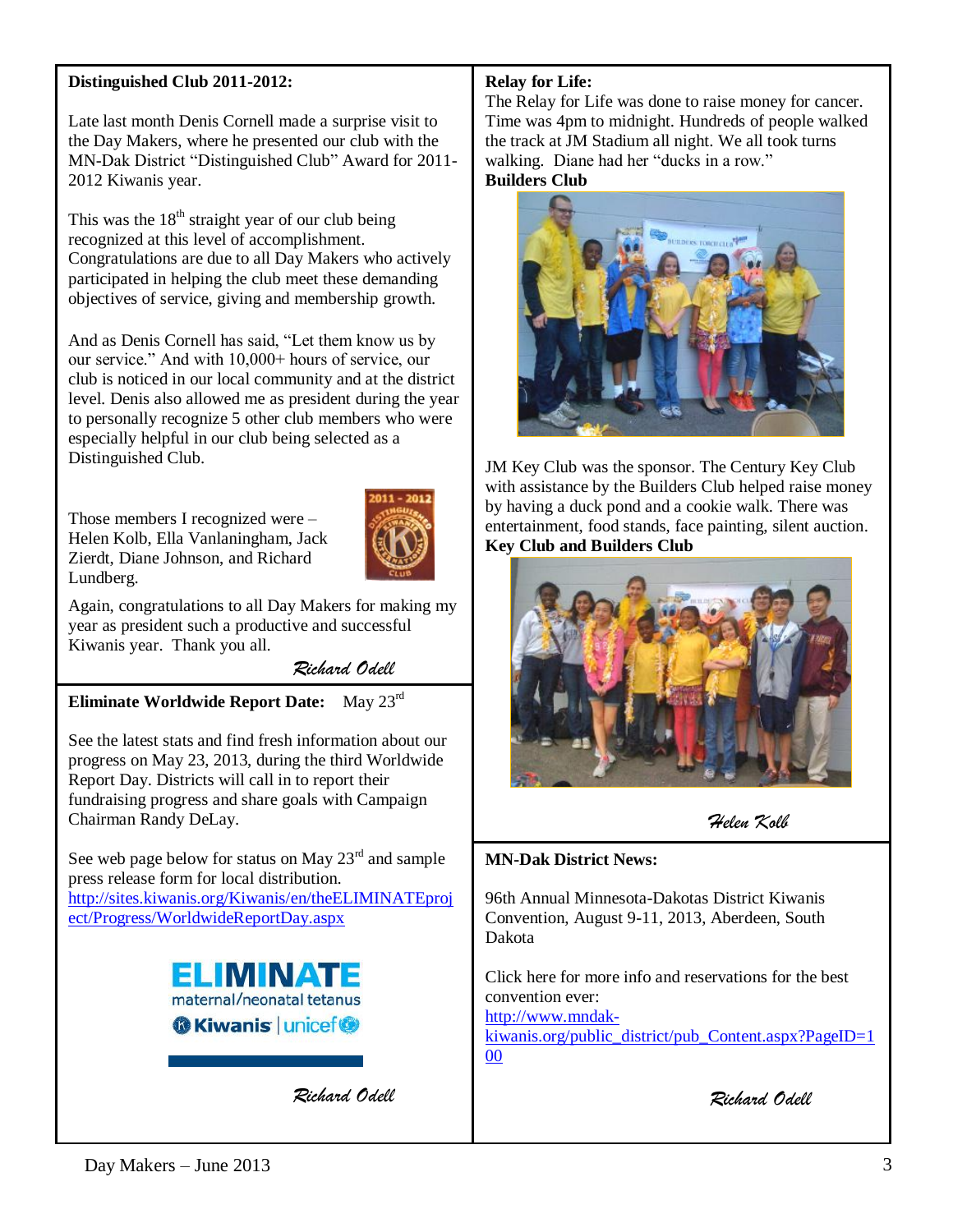## **Century Key Club Awards: "Olympians in Service" May 23th**



*Dick Odell* and *Jack Zierdt*

In a surprise move, Key Club Advisor Cheryl Moertel presented "Olympians in Service" Awards and flowers to several Key Club members and to Diane Johnson for their service leadership in 2012-2013. The medal was stamped "Outstanding Volunteer".



## **Kiwanis Century Key Club Scholarships:**

Kiwanians from both Day Makers and Sunrisers participated in the last meeting of the school year of the Century High School Key Club. The Key Club members had another outstanding year of "Olympians in Service" to our community. The 85 members were able to provide 1136 hours of service and 17of the members qualified for their school "letter - R" for their service work in the community. Rochester school district allows students to "letter" in service, music and sports.

The Day Maker Club awarded two scholarships and the Sunriser Club awarded two scholarships. In addition the Kiwanis International Education Foundation awarded one scholarship. Jack Zierdt and Vernon Yetzer made the awards and thanked the students, parents and advisors for their tremendous efforts this year.



*Dick Odell and Jack Zierdt*

The scholarship winners for the **Sunrisers** Kiwanis are Cady Severson and Maria Schmidt.

The **Day Makers** scholarship winners are Shelly Shen and Mara Smith.

Mara Smith also received a **Kiwanis Educational Foundation** Scholarship.